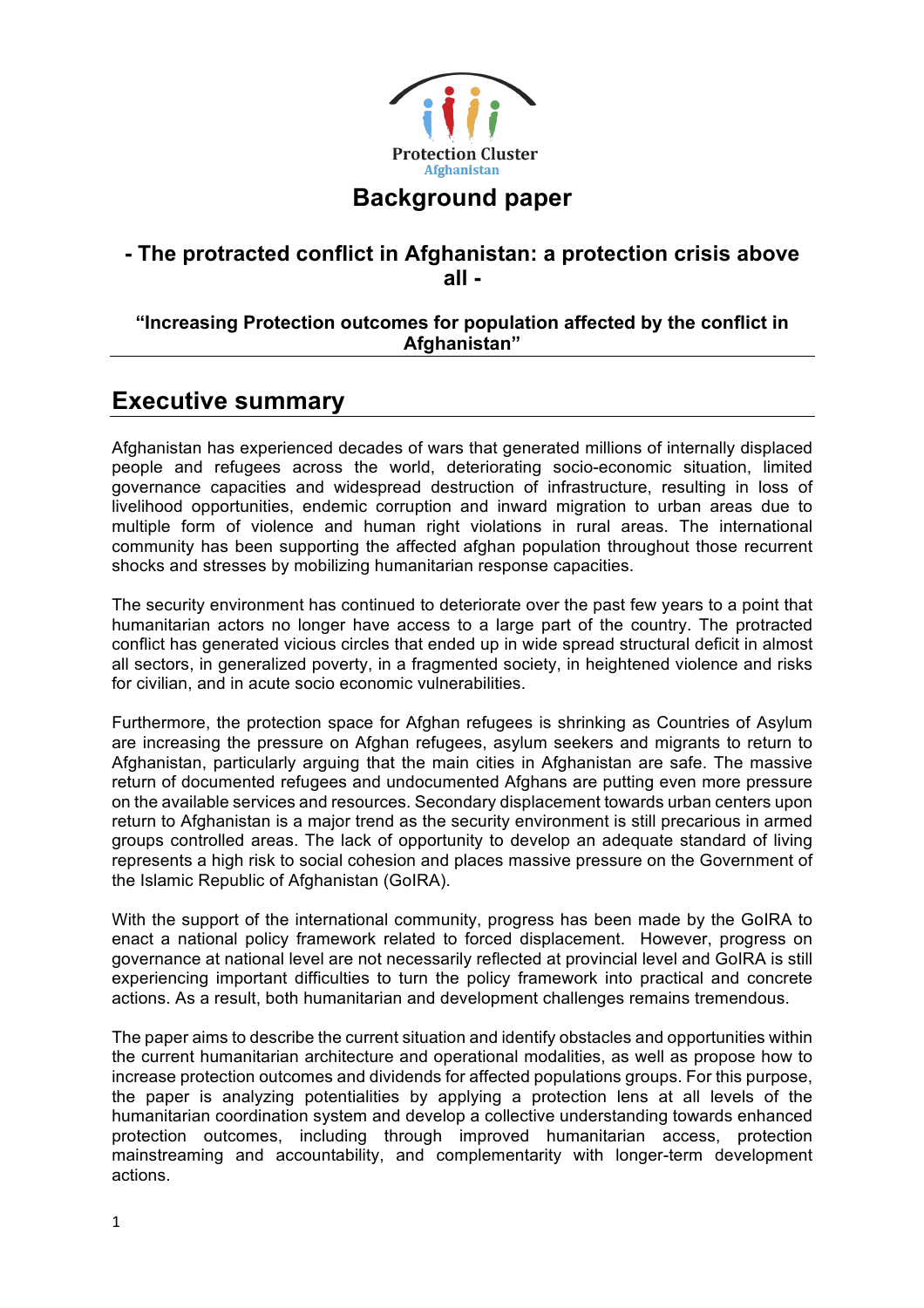

# **I. Background and prevailing situation**

## v **Historical and socio economic background – The conflict at a glance<sup>1</sup>**

Afghanistan has long been used as a battleground for strategic wars by larger external powers. This is in part due to its geographic position between the Middle East, Central Asia and South Asia. In addition, the fragmented and polarised nature of Afghan society, which is made up of many different ethnic groups, has led to its multiple internal struggles and which have gained support from the different external powers. In 1978 the Saur Revolution overthrew the existing government and implemented a Socialist agenda. It officially ended in 1989 with the withdrawal of the Soviet forces. The devastation caused by the conflict left an estimated 2 million people dead and 1.5 million people disabled, in part due to the massive urban carpetbombing campaigns and the large areas of land mines that still exist today. Two million people were internally displaced, and one third of the country's pre-war population fled into neighbouring Pakistan, Iran and further afield.

By 1992, the Communist government had collapsed and the Peshawar Accord declared Afghanistan to be the Islamic State of Afghanistan. However, many groups refused to acknowledge the new government and the country soon fell into a civil war that lasted throughout the 1990s. Working government departments, the police, justice systems and education systems did not have time to reform after the Soviet War and much of the country descended into lawlessness. This led to areas being controlled by different armed factions, who in turn were supported by governments and groups in Saudi Arabia, Iran, Pakistan and the US.

In the early 1990s in Kandahar, a militia group called the Taliban began to emerge as a political and religious force, which supposedly opposed the tyrannical rule of the local governor, and began to instil greater order in the area. Led by Mohammed Omar, it had the support of many Afghan refugees from Pakistan. The group gained increasing recognition, power, and support as it began to take control of much of southern and central Afghanistan. The Implementation of an Islamic state by the Taliban, September 11th and the US War on Terrors marked the evolution of the conflict.

Since then Afghanistan is struggling to rebuild itself amidst the ongoing war, despite the billions of dollars of aid money that have been put into the country. The opium trade has increased massively since 2001 and the occupying forces are unable to prevent it. Corruption remains rife in all sectors of society and some geographic areas remain outside of government control. During 2016, the conflict in Afghanistan continued with similar intensity and geographical spread, characterized by a fragmented and emboldened insurgency. Parties in conflict are doing little to minimize clashes and subsequent civilian casualties, whose numbers continue to hit record highs, in open violation of International Humanitarian Law (IHL). There is no immediate end in sight to the Afghanistan conflict, and its complex issues and lack of stable governance mean that new conflicts will continue to rise.

<sup>&</sup>lt;u> 1989 - Johann Barn, mars ann an t-Amhain an t-Amhain an t-Amhain an t-Amhain an t-Amhain an t-Amhain an t-Amh</u> <sup>1</sup> Peace Direct, Insight on conflict, Afghanistan conflict profile, February 2015, https://www.insightonconflict.org/conflicts/afghanistan/conflict-profile/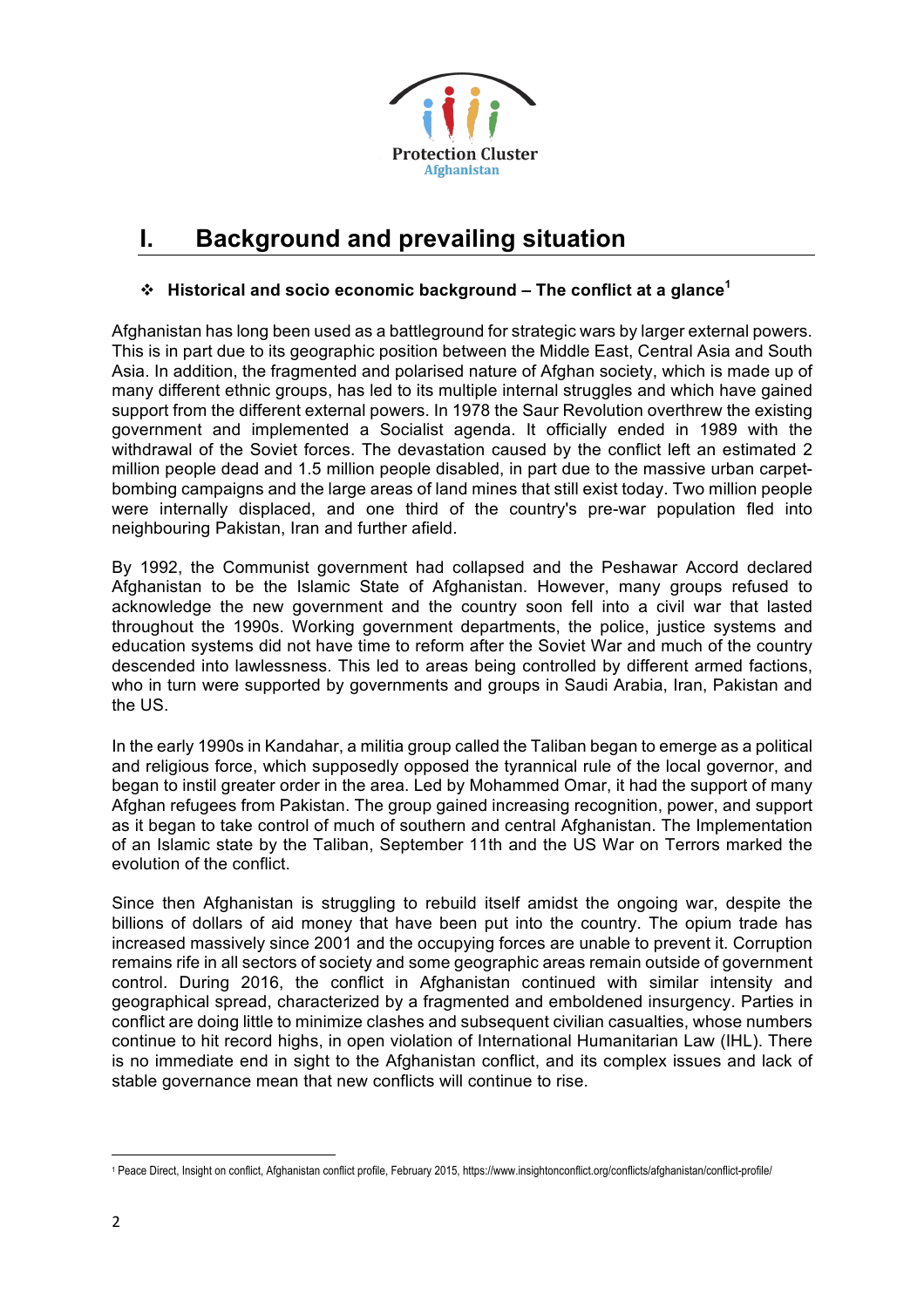

#### v **A protection crisis and situation of forced displacement**

In this context, civilians bear the brunt of the conflict, as they are caught in crossfire, victimized by indiscriminate attacks or deliberately targeted. Alongside more traditional guerrilla warfare tactics, a visible intent by Taliban to shift tactics towards large-scale attacks, particularly on urban areas, poses grave risks for civilian protection and result in substantial levels of forced population movements.

Families often leave villages abruptly with little prior warning, in response to rapidly encroaching clashes or military operations. IDPs often flee only with what they can carry, surrendering key assets in exchange for relocation to safer areas. Displaced populations in Afghanistan often benefit from the support of host communities, largely relying on tribal affiliation or the support of established kinship networks. Spontaneous camps and settlements are therefore the exception rather than the rule. However, widespread poverty among host communities and the rapid depletion of existing resources generally necessitates a humanitarian response to address acute needs (food, basic relief and hygiene items) to address relatively high levels of vulnerability in the initial phases of displacement, particularly among those with weak support from family and community networks.

Conflict-induced displacement disproportionately affects individuals with specific needs, such as children, constituting around 60% of the displaced population, including women, elderly people, and persons with disabilities. These populations are often exposed to the greatest deprivations and harshest conditions. Access to health for conflict-affected and displaced population is gravely compromised by the extremely poor conditions of public health structures and limited trained healthcare personnel. Moreover, the numerous episodes if grave breaches of IHL with respect to medical facilities, medical personnel, and medical transport by NSAG, led to numerous closure of facilities and loss of access to life-saving medical care by local and displaced population. The chronic lack of female personnel hinders access for women to critical services and treatment.

During displacement, violations of child rights occur in multiple forms. The increased conflict has exacted an increasing toll on children in terms of the number of civilian casualties. According to UNAMA Human Rights in its 2015 report on the *Protection of Civilians*, one in four casualties was a child. The toll of children casualties has increased by 14% in the past year. The rapid humanitarian assessments of newly conflict-induced displaced populations often detect children amongst those injured by the armed clashes. Aside from material hardships, the psychological impact of the conflict and subsequent flight is deemed to be severe. Recruitment and use of children by armed forces and armed groups remains a significant risk in light of the fragmentation of NSAG and varying degrees of interest in compliance with IHL. Poverty, coercion and lack of livelihood opportunities, including during the more prolonged phases of displacement, is also a factor that contributes to the recruitment of children, particularly adolescents. Access to education in displacement is generally hindered by several factors. Poverty and destitution, with loss of assets and means of livelihood, often obliges displaced families to engage children in support of family resilience and interim livelihood strategies. Lack of civil documentation, cultural and social norms, threats and intimidation, social status and poverty are significant obstacles.

Women and girls in Afghanistan continue to suffer both directly and indirectly from the impact of the conflict and of the displacement. The respect and fulfilment of their rights during displacement remain challenged. UNAMA documented 1,246 women casualties in 2015, a 37 % increase from 2014. So far there is little evidence that sexual violence is used as a targeted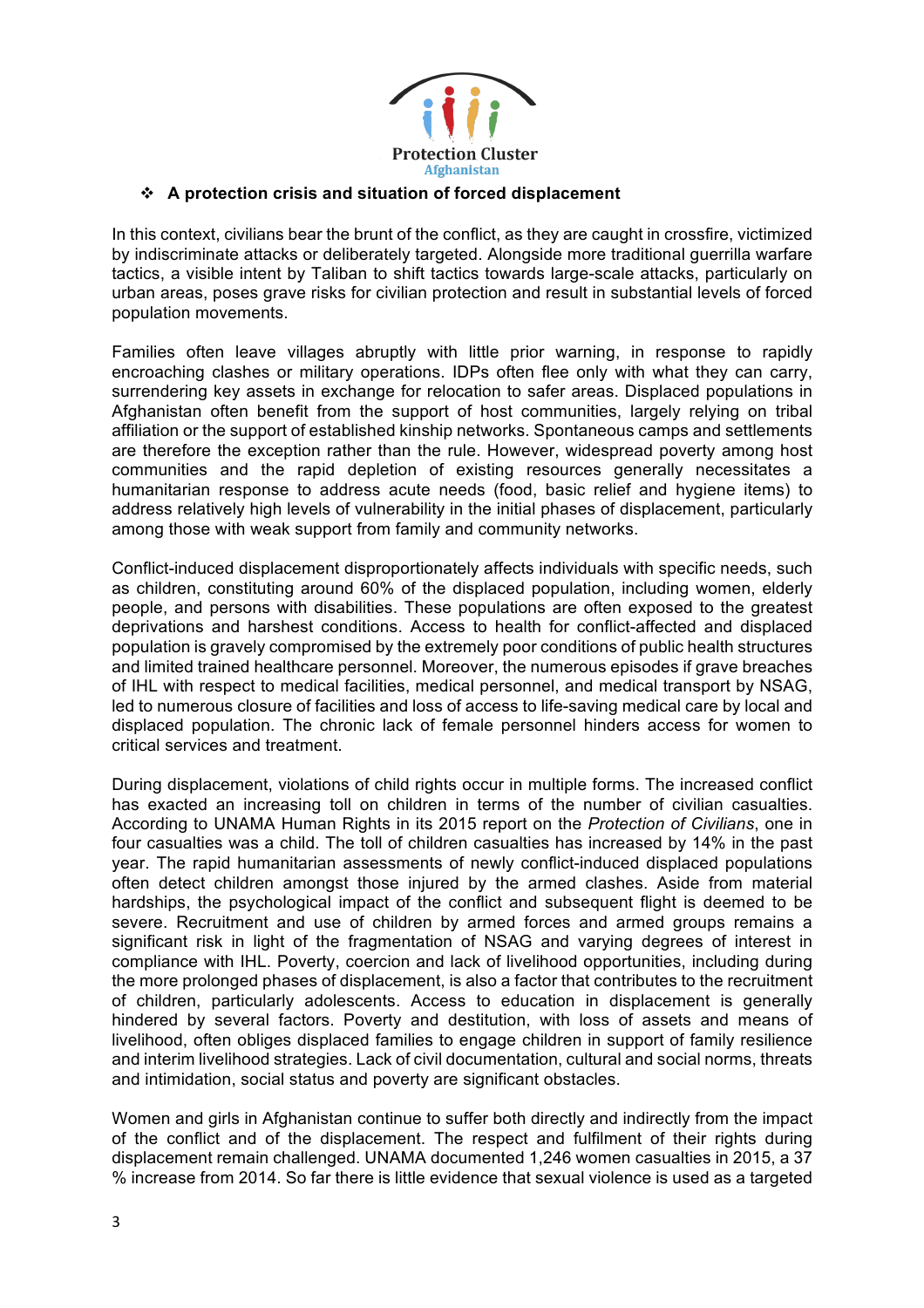

strategy in the conflict. Obstacles related to social and cultural norms and lack of identification and response capacity does not allow to measure patterns and indications of episodes of GBV perpetrated by parties to the conflict. However, it is likely presumed that gender based violence occurs widely like in any other armed conflict and displacement setting. In addition, the emergence of new non-State armed groups affiliated with ISIS, particularly in the Eastern part of the country, has contributed to a further deterioration of the situation for women and girls. While most of the facts remain unverified due to the lack of humanitarian access, frequent reports are received from displaced population on impositions of stringent social and moral codes for women and girls, more limited freedom of movement and a recrudescence of traditional harmful practices (forced marriages). In this context, existing capacities of referral and response remain very limited.

Returns and displacement are concentrated in time and space, thus posing a disproportionately large challenge to the absorption capacity of some districts and provinces While the local impact of a massive influx of refugees, and the capacity to reintegrate, depends on a range of factors, one thing is clear: local absorption capacity certainly has a limit. Once the limit is reached, competition over resources could trigger or reinforce pre-existing causes of conflict, especially since institutions are weak. The increase in secondary displacement among returnees is a strong sign that the country's capacity to absorb and reintegrate additional inflows of returnees was already overstretched before the surge of recent months' returns. There is no reason to believe trends will be reversed: a higher number of returns from abroad will likely result in an increase of internal displacement. In particular, the continued deterioration of the security situation and the economic crisis in Afghanistan are likely to further challenge the reintegration of more recent returns. Whilst displacement is not the principal driver of vulnerability in this context, many of the factors related to displacement, including high levels of poverty, reduced access to informal safety nets, lack of documentation and loss of land and assets, have increased the vulnerabilities of some displaced households. REACH has estimated that some 759,293 IDPs and returnees have settled in the informal settlements across the country.

### v **People of concern of protection in Afghanistan and main protection risks**

*Internally Displaced Persons (IDPs):* Over 652,600 Afghans (approximately 96,000 families) were newly displaced due to conflict in 2016, adding to a protracted IDP population of over 1 million. Most IDPs found refuge with host families in neighbouring communities, already facing extreme poverty. Food, adequate shelter, WASH, and health care remained high priority needs, while efforts to raise awareness of mines and ordnance risks are also ongoing. A majority of IDPs live an insecure existence in makeshift shelters and informal squatter settlements with irregular access to services, poor sanitation including a lack of latrines, and fragile livelihood strategies; others reside in shared and overcrowded rental accommodation, or with relatives.

*Returnees:* In 2016, more than 600,000 documented and undocumented Afghans returned from Pakistan and Iran including 372,577 registered refugees who returned under UNHCR's facilitated return program and provided with UNHCR cash grant as part of their repatriation assistance package. The majority of returnees<sup>2</sup> settled in Kabul, Nangarhar, Kandahar, Herat, Balkh, Ghazni, Baghlan and Kunduz provinces, including areas subject to attacks by armed groups. Returnees report a lack of land and adequate shelter, insufficient livelihoods,

 $2$  Unless otherwise specified, "returnees" describes both documented and undocumented returnees.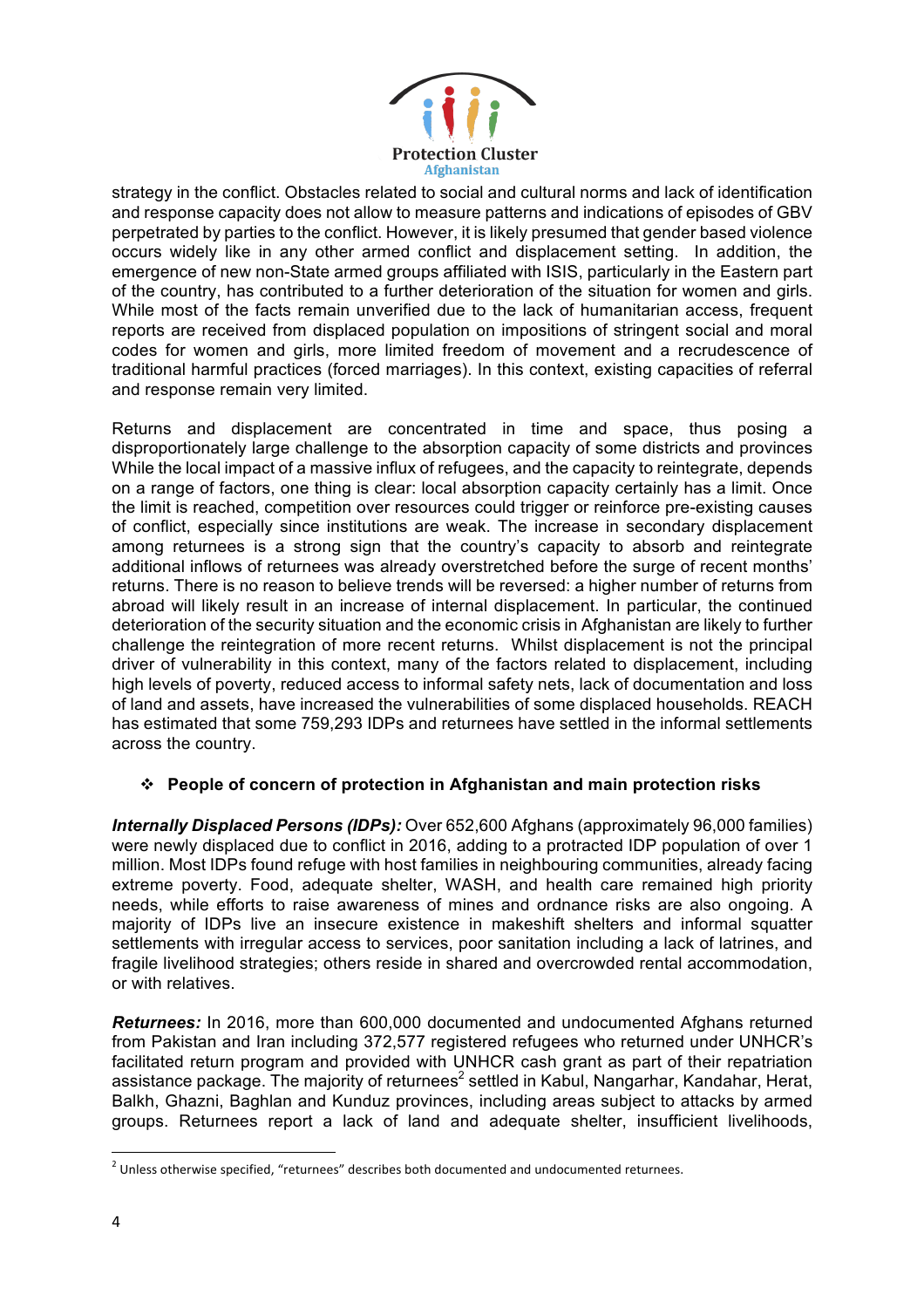

insecurity, and poor access to services as obstacles to sustainable return and reintegration. These and other factors have forced many returnees to undertake secondary movement to locations, particularly in urban centers, other than their place of origin.

*Refugees and Asylum Seekers:* As of December 2016, 208 individuals were individually recognized as refugees while 135 had sought asylum. Financial support to these refugees and asylum-seekers, according to their vulnerability while meeting basic needs for food and shelter, must continue because of their lack of income, livelihood opportunities, and effective legal protection. Meanwhile, is estimated that over 100,000 Pakistani refugees who have fled North Waziristan, mostly in 2014, are still hosted in Afghanistan. The lack of formal birth registration for refugee children born in Afghanistan may heighten the risk of statelessness.

*Host/Affected Communities:* The year 2016 saw the highest level of security incidents (23,712) in over a decade, including some 3,498 civilian deaths and 7,920 injured civilians. A similar trend was reported in January 2017, amid increasing territorial gains by AGEs. It is projected that conflict will continue to frequently result in substantial levels of forced population movements.

## v **Contextualization and limited prospect for return and durable solutions**

The conflict in Afghanistan has impacted differently across regions. It requires to contextualize the response according to protection risks and main vulnerable categories of people identified, taking into consideration obstacles, challenges, capacities and resources.

Challenges to durable solutions for internally displaced and returnees are principally linked to the lack of livelihoods, land tenure obstacles and access to shelter/affordable housing, which limits returnees and IDPs' potential to establish families and make future investments. In such a context, efforts are required for targeted interventions that benefit communities hosting high number of returnees and IDPs particularly in urban settings through long-overdue policy reforms that would facilitate access to land, secure land tenure, access to documentation as well as through livelihoods interventions an participation in public affairs through community management structures to promote their self-reliance.

### v **Insecure, volatile, restricted humanitarian environment**

The constant escalation of AGE operation has impacted on the access to the humanitarian space either directly with denial of access subsequent to active warfare, broad insecurity resulting of loss of permanent control of areas by ANSF, establishment of parallel structure by AGEs controlling access and therefore delivery, direct attacks against humanitarian actors. As a consequence of the growing insecurity, the evolution of AGE's Modus Operandi mitigation measures rendered necessary has drastically increased the cost of security in doing business.

## v **Challenges with current humanitarian architecture**

The humanitarian coordination structure at the Kabul level has become overly complicated (see the chart below). Each Cluster is working separately 'in a silo', the inter-cluster coordination group being too process oriented instead of being a strategic and operational support to partners. Additionally, dozens of the working groups function with significant levels of overlap and no clear ToR and practical outcomes. Finally, the HCT does not have an action oriented agenda, particularly for targeted advocacy to the government. High staff turnover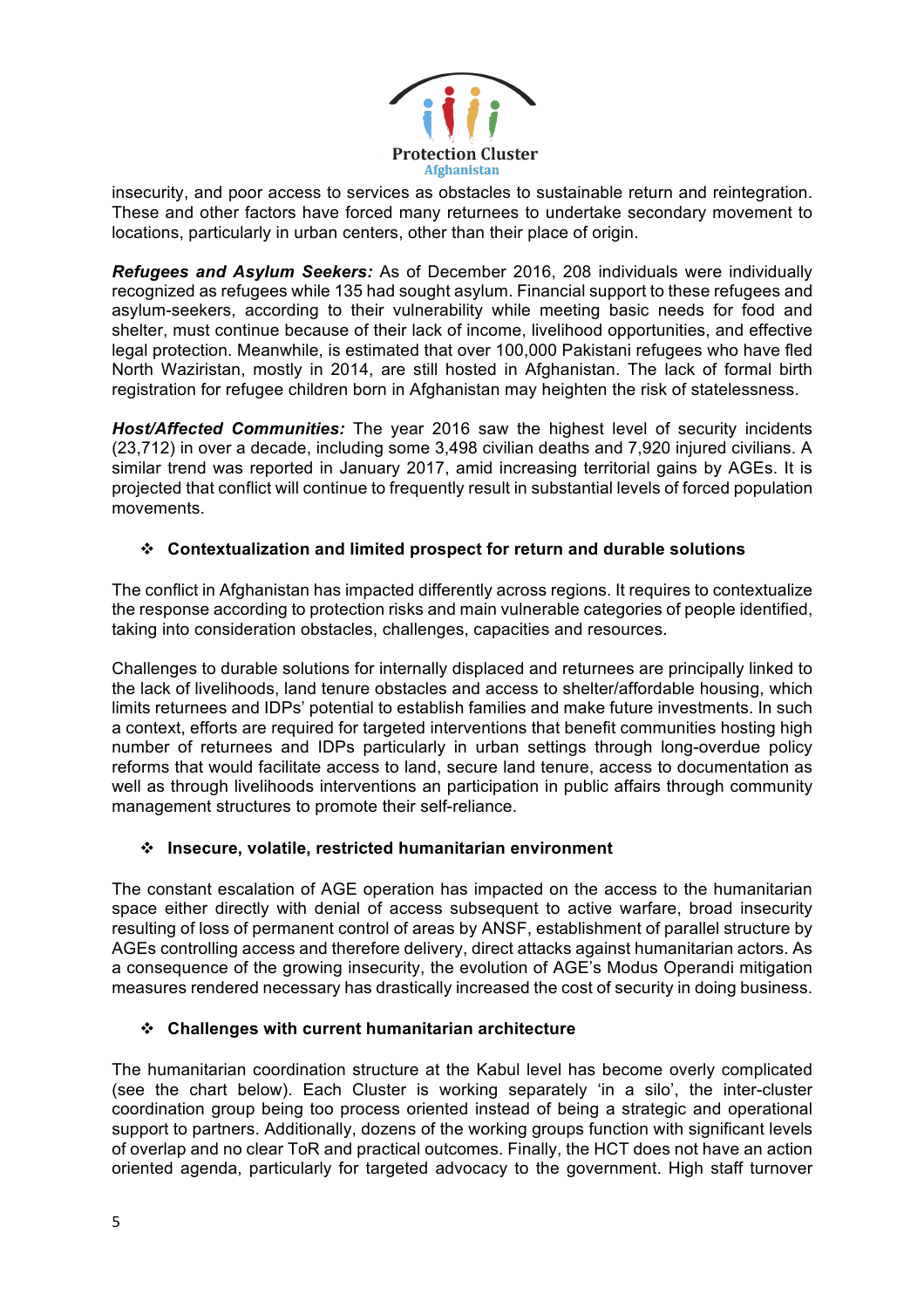

among the UN and NGO, especially Cluster coordinators, Kabul centric and process oriented action among the national level coordination structures and disconnection from the field characterize the current system. Further, the current system presents numerous challenges in terms of practical coordination of the assistance distribution.

## **II. Potential opportunities to increase protection outcomes**

## v **National Government policies and plans: what is new?**

The Government of Afghanistan has laid out its vision in the Mutual Accountability Framework (2014) and the Afghanistan National Peace and Development Framework (ANPDF 2017- 2021) to transform Afghanistan in the coming years. The aim of these frameworks, in part, is to ensure the rights of all citizens including returnees and IDPs to economic and physical security. The ANPDF further emphasizes that finding solutions to the needs of IDPs and returnees is a "vital part of the national development strategy", thereby recognising that the response requires a 'whole of Government approach' through its National Priority Programmes (NPPs). Land tenure security, property rights, and upgrading informal settlements are prioritized throughout the framework as measures to reduce poverty.

Under the leadership of the President and Chief Executive offices, a Displacement and Returns Executive Committee (DiREC) has been established which is now the primary mechanism through which durable solutions for returnees and IDPs are coordinated and implemented. The DiREC structure encompasses Technical, Policy, and Finance Working Groups. In December 2016, the Government of Afghanistan adopted a Policy Framework for Return and Displacement and developed an Action Plan that is meant to address the specific needs of returnees and internally displaced populations, both new and protracted, in the immediate, medium to long-term through eight identified goals. The prime objective of the Policy Framework is to ensure safe and successful re-integration/integration of returnees and IDPs into the social and economic fabric of Afghanistan. This Policy Framework takes into account the National Policy on Internally Displaced Persons, endorsed in 2013, which provides a basis for achieving durable solutions for IDP populations in Afghanistan, and the Comprehensive Voluntary Repatriation and Reintegration Strategy, approved by the Government in 2015.

While these developments represent a major opportunity to advance on key policy decisions - such as the right to settle in the area of choice, the right to obtain civil documentation in the area of settlement etc. – and to prioritise and target development response to vulnerable populations, a legal gap analysis is required. This would ensure that the Policy Framework is compatible with the Government's obligations and commitments under applicable international agreements and conventions with regard to Afghan returnees and IDPs. Another challenge is the implementation of the Policy Framework and Action Plan at provincial leve,l taking into consideration an inclusive approach to respond to the needs of IDPs, returnees and host communities. This will allow bridging the divide between humanitarian and development interventions, implementation modalities and funding streams. The commitment of donors towards a needs based approach based on a planning process that consolidates the immediate-, medium- and long-term needs and prioritised interventions is encouraging. It may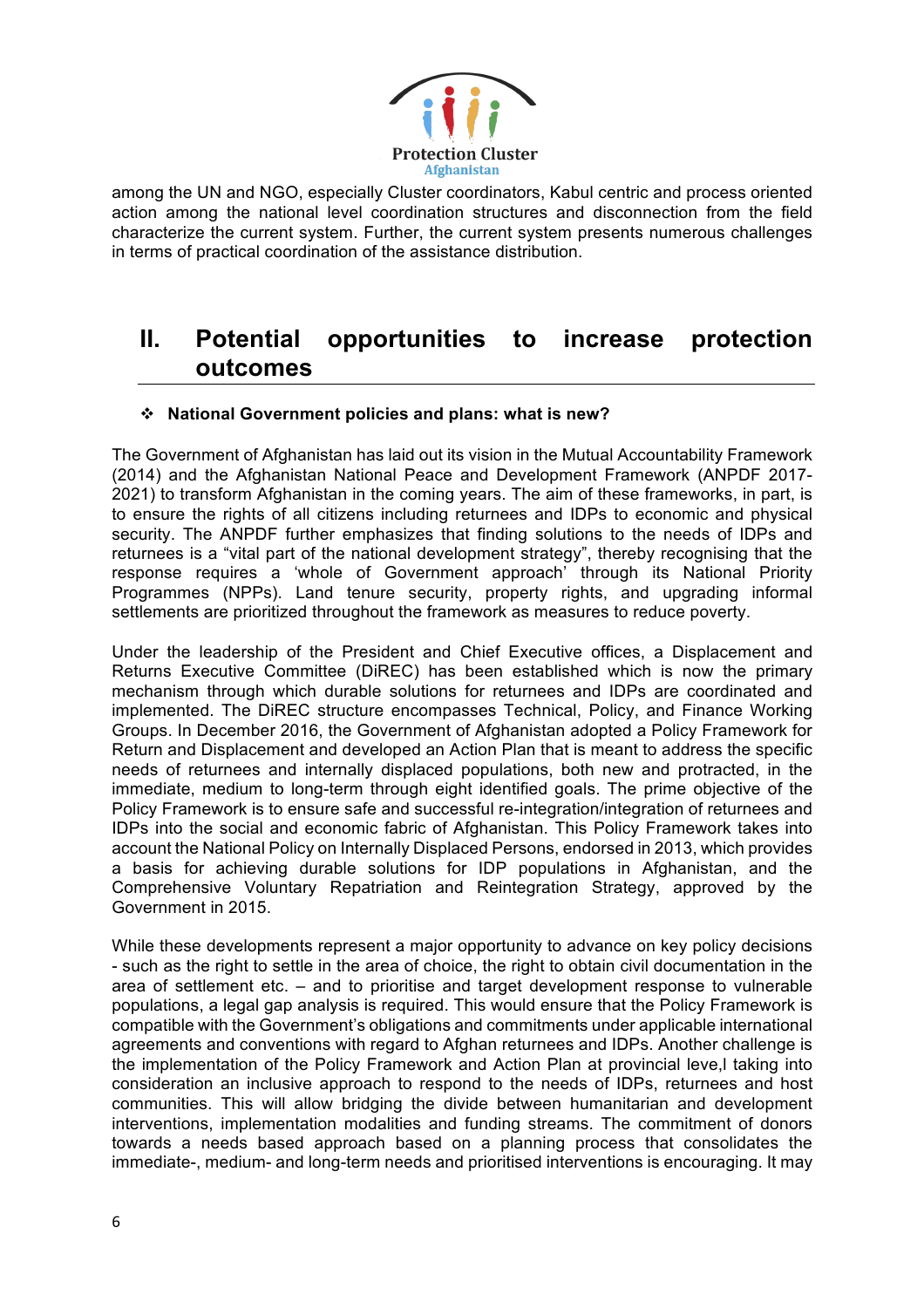

finally facilitate the move from a fragmented towards an integrated response with concrete roles and responsibilities allocated to key actors (Government, donors, UN agencies, NGOs).

## v **Reinforcing accountability of key stakeholders towards affected population (AAP)**

Reinforcing Accountability towards Affected Population (AAP) in Afghanistan has a potential to increase protection outcomes. A number of researches and policy papers at the global level have highlighted the importance of developing a contextualized and comprehensive AAP framework. One practical ways suggested at the WHS that could be applied in Afghanistan is the concept of Collective Accountability<sup>3</sup>. It requires a shift in thinking to establish a collective accountability mindset and work on the following areas:

- The inter-cluster forum should develop, adopt and monitor country-specific minimum collective accountability and quality standards.
- § The HCT should establish a third-party accountability platform, headed by an accountability advisor, and commit to following its guidance.
- § All clusters, in cooperation with IMOs, should adopt indicators that monitor how affected communities perceive the relevance, timeliness and effectiveness of their actions, and use them to adapt their action.
- § Donors, organisations and all collective forums need to reconsider their approach to coordination and cooperation – they must put aside their preconceptions and technical biases, and make the voice of the population their guiding principle.

A comprehensive collective AAP framework should be designed mainly to set up proper feedback and complaint mechanism starting with a proper analysis of the petition system<sup>4</sup>. Some advocacy initiatives should be supported at the HCT level to address corruption issues with relevant authorities.

Adhering to principled actions and developing a *Communication with Community* strategy is of paramount importance related to many obstacles, especially related to effective access to humanitarian assistance in safety and dignity, avoiding doing harm but also to increase acceptance and humanitarian access. A high degree of participation of the affected population should be also ensured to reinforce joint monitoring mechanism together with the community as to upholding government accountability. The CDCs under the citizen charter could be a good entry point to do so. Finally, in such a traditional context, the humanitarian community should further analyse cultural related impediments to access humanitarian assistance through regular consultations with the community and adjust assistance modalities accordingly.

Reinforcing the **gender based approach** may also very much increase protection outcomes. A better analysis of the gender perspective of the conflict and how it impacts differently women, men, boys and girls can better inform programming, thus generating protection

 <sup>3</sup> CHS Alliance, On the Road to Istanbul report, Article "Co*llective accountability: are we really in this together?"*, page 84, http://www.chsalliance.org/files/files/CHS-Alliance-HAR-2015.pdf

<sup>4&</sup>lt;br>The delay between the day of displacement and the day of assistance if available may take about 3 months. In addition, it was reported a high percentage (68%) of rejected claims for assistance following the assessment because of suspected corruption system. It is thus critical that affected population can access information about eligibility criteria and be engaged in the design of the assistance delivery process.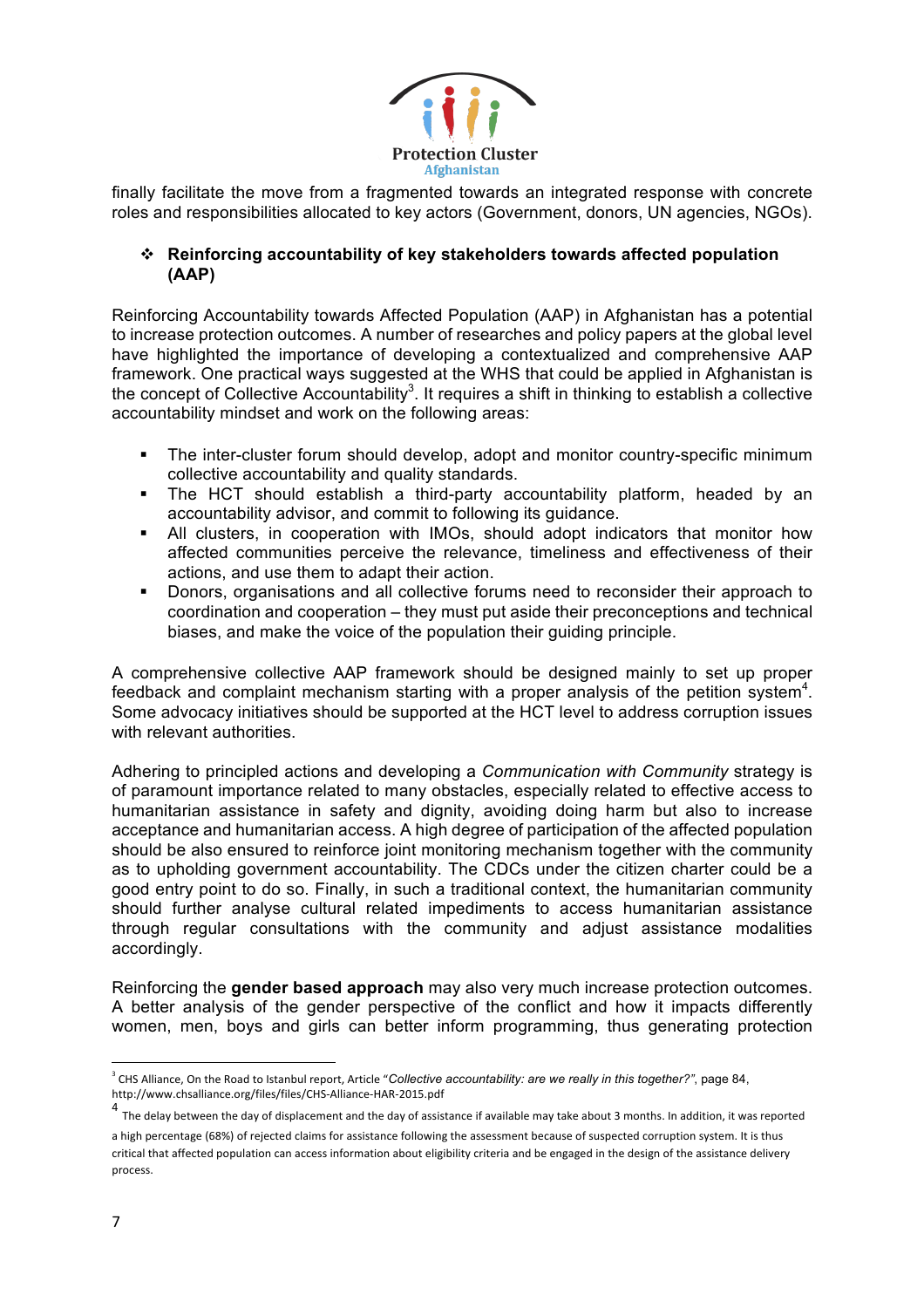

outcomes through tailored response to specific risks and needs. For instance, young boys can be particularly exposed to forced recruitment or attraction to the market of violence, as women can be particularly exposed to negative coping mechanisms, domestic violence due to the stress generated by acute poverty and related weakened capacities of men to fulfil their role and responsibilities. Forced displacement is even more aggravating this social aspects as it changes completely the division of role and responsibilities within the household. Analysing the change in the division of role and responsibility within displaced household as well as social norms is determinant to adequately plan activities. It also play an important role in mitigating protection risks faced by men, women, boys and girls. A greater engagement with development actors is needed to complement humanitarian action when it comes to long term behaviour change strategy to tackle social norms impediments.

### v **Improving operational and coordination mechanism**

Conducting an **Operational Peer Review (OPR)** to identify operational bottlenecks will guide the HCT and ICCT as to how enhancing protection outcomes in a collective way. The framework develop by the STAIT (Senior Transformative Agenda Implementation Team) is a relevant entry point to discuss some key areas of work for the HCT and ICCT in Afghanistan. An OPR will be an opportunity to open up the floor to discussion as to expectation of the degree of efficiency for the cluster system in this kind of highly insecure environment. It will help consider upholding GoIRA responsibility through increased participation in the coordination system and reviewing allocation of human and financial resources with regard to expected impact and protection outcomes. The OPR will be also an opportunity to prioritize actions and clarify the division of role and responsibilities between stakeholders (GoIRA, UNCT, HCT and ICCT) and bridging coordination structures.

The humanitarian architecture in Afghanistan have so far proven to be difficult to manage in a meaningful way. The conclusions of the *Humanitarian Coordination Architecture Review report* in 2015 was quite critical as to the expected impact of the cluster coordination. Since then, the humanitarian space has been shrinking even more due to a degradation of the security environment hampering humanitarian actors to access the civilian population in a large part of the country. Security management regulation by the UN system and INGOs to cope with this insecure environment have dramatically reduced the ability of the international community to respond to protection and humanitarian needs. It has resulted in a multiplication of thematic groups in Kabul trying to resolve issues that should normally be addressed through proper engagement at field level. Many thematic working groups are not functional and are duplicating the work of other coordination forums or mandated agencies. At the end, the humanitarian architecture has become even more complex and heavy process oriented as opposed to a results based approach. For instance, the R&R Chapter has now been deactivated and could be replaced by a return strategy endorsed by the HCT that would reaffirm UNHCR's mandate for the assistance of refugees and returnees at the border, as well as the development of a multi-sectoral approach by the ICCT.

Some progress to streamline processes have been achieved at a very high cost as per the amount of resources required with no evidence that it produces concrete protection outcomes for affected populations. The allocation of important financial resources and the value for money to operate the cluster system in this kind of highly insecure environment is thus questionable considering its limited outcomes, especially at time of financial resources reduction and increased humanitarian needs. The international community should further explore the opportunity to progressively rely on localisation of the humanitarian response that may offer a better outreach of affected population as well as a better value for money as to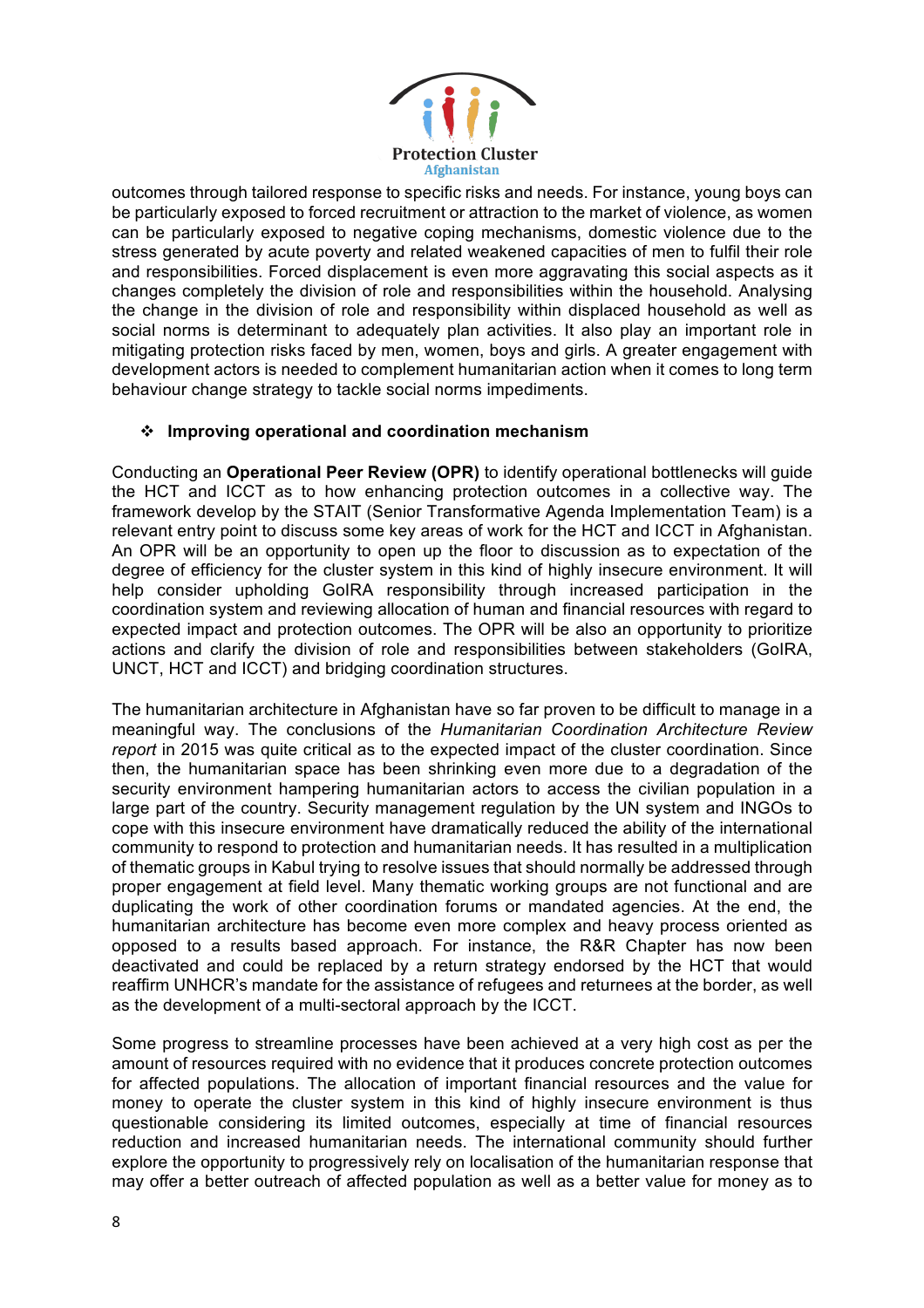

increasing protection outcomes and sustainability of the action. In Afghanistan, like in many fragile context and protracted crisis, many protection issues are related to structural and governance deficit. It is thus of paramount importance to develop a close coordination with development actors. The urban displacement dynamic is of particular relevance of where complementarity can be found.

In that regards, a **critical review of the efficiency of the cluster system** should be conducted as well as defining benchmarks and milestones towards an exit strategy. A reflection should be conducted towards a shift into a community based driven approach for humanitarian assistance embedded into governmental institutional framework like the Citizen Charter. It would allowed a greater bottom-up approach, to reinforcing community resilience, to upholding government responsibility, and to moving away from substitution. Some progress has been made on the national policy framework and the GoIRA has demonstrated willingness to fulfil their responsibilities. There is thus a momentum to be seized and rethink the humanitarian coordination architecture and modalities to generate protection outcomes looking at the bigger picture and longer term sustainability.

**It is critical to lighten the humanitarian architecture and to redefine role and responsibility according to mandate and policy framework**. Such a shift in the coordination mechanism cannot occur in a short period of time and has to be incremental. This will require a strategic plan to empower communities and capacitate local and national actors. This process towards a change in coordination and delivery of humanitarian assistance will take time and the cluster system is likely to keep operating until a decision making process by the leadership is completed and an exit strategy is developed. During this period, some improvement can be brought to the current system to enhance protection outcomes.

### v **Improving protection analysis and information management system**

Humanitarian programming in Afghanistan applies blanket assistance coverage or a vulnerability criteria, often neglecting the needs assessments, which has significantly decreased the needs analysis in the country. Additionally, due to a lack of the linkage between the emergency and post-emergency interventions, the partners do not fully analyse the root causes of the needs and risks, to be able to work together with other actors in addressing the chronic issues, which are aggravating the humanitarian situation. The lack of the deeper analysis of the root causes of the major risks also decreases the potential of the emergency interventions to mitigate immediate risks and underlying causes of the protection risks.

There is limited data collected regularly on such subjects like child protection in emergencies or gender based violence, which is linked to the cultural sensitiveness of the topic. At the same time, little work has been done in the sector to put together the existing data sources, be it government Central Statistical Office, other departments or humanitarian actors. Population concentration is used as a proxy to identify areas in greater need, neglecting the natural limitations of the population estimate systems applied in the country that do not consistently track the displacement and population movement dynamics in time, including the secondary movements.

Additionally, analysis of the protection needs faces number of constraints related to data collection limitations, i.e. cultural sensitivities, access to areas, lack of data sharing arrangements among partners and insufficient funding to carry out assessments with wider coverage. Insufficient number of female enumerators and female staff in general significantly limits access to women and children, constituting the majority of the population. To mitigate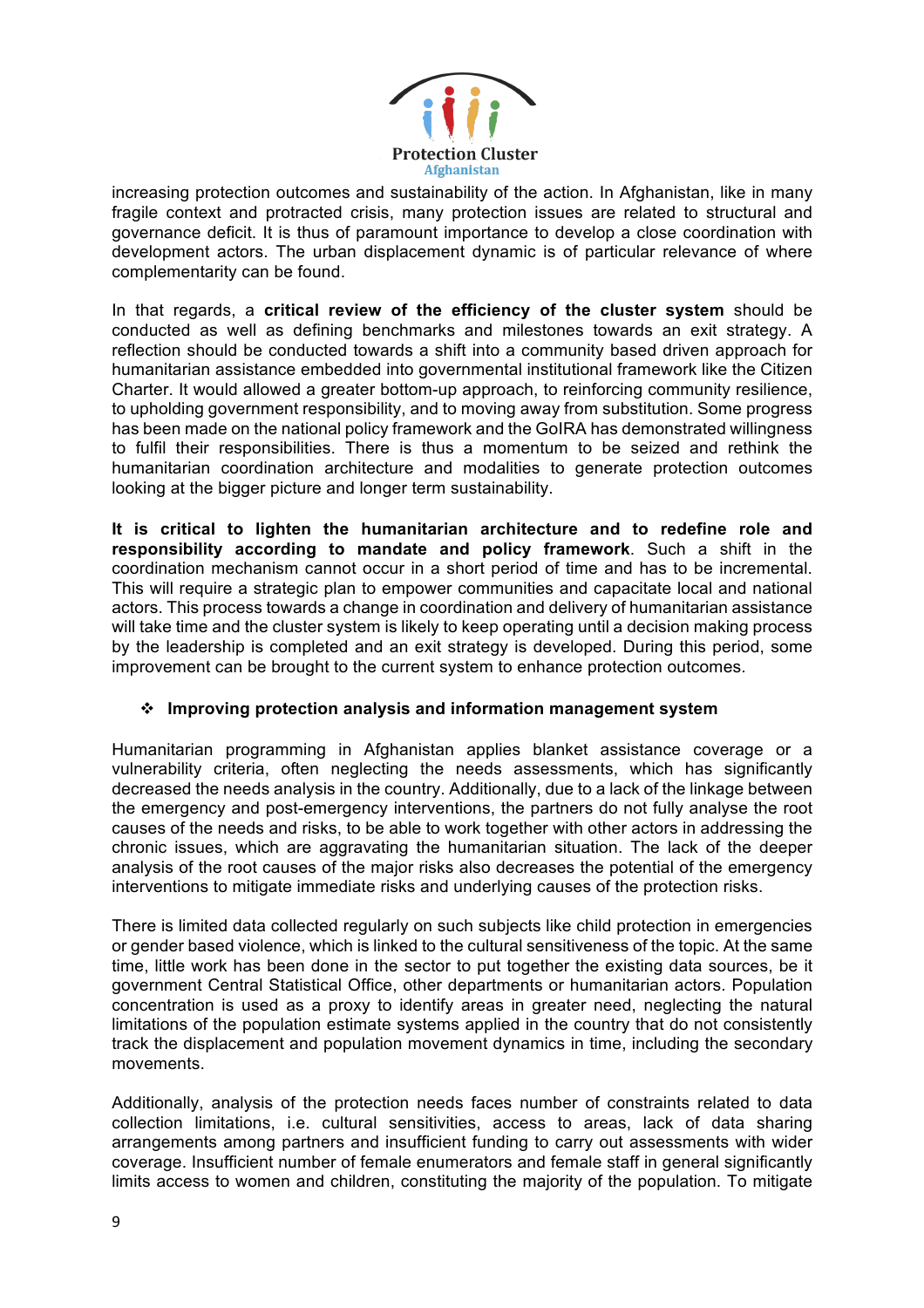

this, protection partners have been using context specific tools, trying to bring together qualitative and quantitative methods in assessing needs of the affected people. However, often geographically fragmented coverage allows little for comparison. Further, the analysis has identified numerous information gaps, like reliable household level population data, livelihoods, scale and barriers to access basic services, civil documentation, household level data on intentions (integrate in place, return to place of origin, relocate), protection risks and negative coping mechanisms as well as main vulnerable groups.

As a result, protection response and advocacy are not informed by the assessments directly, relying on the proxy indicators like population estimates or data from other sectors. The existing protection monitoring network in the country, having huge outreach in comparison to other sectors, while collecting first hand data on the protection risks and concerns of the affected by the conflict and displacement population, is not consistently analyzed and used to inform the humanitarian community for interventions and advocacy purposes. **Improving protection analysis and information management system will then allow increasing protection outcomes** by informing the overall humanitarian response with solid protection situation understanding and evidence, comprehensive analysis and subsequent reporting and advocacy**.** 

### v **Improving complementarity between humanitarian and ER/stabilization actors**

The large part of humanitarian assistance is focused on the emergency phase of displacement or upon return for refugee returnees, leaving communities in the medium term with little means to stabilize and (re)integrate and at risk of developing negative coping mechanisms. At the same time, the re-dimensioning of large scale development initiatives, due to increased insecurity and loss of control of large part of the country by the GoIRA, deepened the challenges in linking humanitarian with development and ensuring the inclusion of displaced populations in long term (re)integration programs. Many of the more acute protection needs identified during the first phase of displacement or return cannot be addressed by the mere provision of humanitarian assistance. Prevention and response to gender based violence, access to civil documentation, child labor and access to education are predominantly the result of precarious financial capacity among affected population, lack of information on rights and services and scarce governance capacity of provincial and district authorities coupled with a non-harmonized compliance to national policies and administrative instructions.

Humanitarian programs should be redesigned to address needs, also in the medium term, recognizing that protection risks and needs are often increasing after the first phase of displacement and return. The assistance provided in the emergency phase should lead to identification of vulnerable communities requiring further stabilization measures and humanitarian programs should be equipped to support communities into the transition between emergency and stabilization. To this end, more attention and resources should be placed to allow agencies to provide self-reliance and small scale livelihood opportunities to support the communities to stabilize, prevent their involuntary return to unsecure areas and mitigate the development of negative coping mechanisms and secondary displacement. Specifically, agencies such as UNAMA and country diplomatic representations could play a crucial role in mainstreaming the protection needs identified during emergencies into medium and long term development plans and into the capacity building for local authorities. Greater level of complementary, coordination and discussion with UNAMA should be developed at national and regional level as to interlinking programs and actions. **Enhancing the coordination between humanitarian, governance and development programs** is probably one of the main opportunity to increase protection outcomes.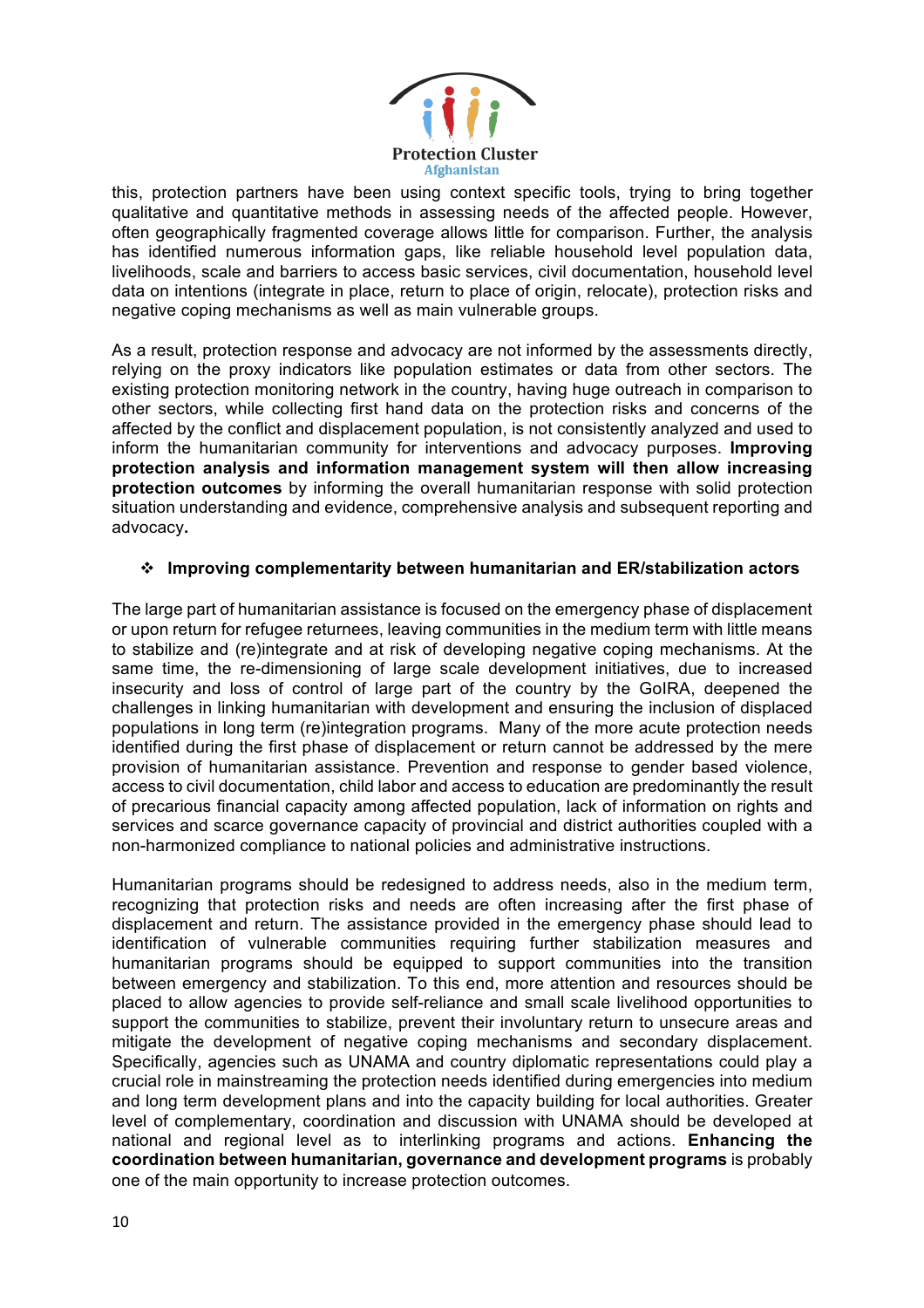

#### v **Improving humanitarian access**

The negotiations with AGEs in 2015 and 2016 was confined to unilateral initiatives and carried out bilaterally by individual agencies for specific projects. A consistent and concerted approach by humanitarian actors on negotiations for access led to a gradual shrinking and withdrawal of humanitarian programs from hard to reach and volatile areas. This resulted in an inconsistent presence of protection and other services, in an uneven distribution of resources and staffing capacity within the regions and determined small scale secondary displacement driven by the need to access humanitarian assistance. In 2017, there are factors indicating a more open policy from the AGEs to allow humanitarian assistance to reach affected populations. Such factors are province and sometimes district specific; however, they open space for a prudent consideration on possible negotiations. The humanitarian community is expected to use the momentum and prioritize areas and needs to be addressed in negotiations with AGEs. Negotiations should be based on specific humanitarian and protection needs to be addressed and tailored on the prevailing security situation in the area to be covered. A thorough 'Do no harm" analysis should guide this process.

Negotiations with AGEs should run in parallel with dialogue with national and provincial authorities and encompass mediation efforts to allow continuation of basic services such as health, education and provision of humanitarian assistance. A set of crucial protection and humanitarian services to be extended to inaccessible areas should be agreed on and provide the content of negotiations with AGEs and government**.** At the same time, episodes of illegal taxation, forced recruitment, extrajudicial killings and arbitrary arrests are regularly reported by civilian population living in AGEs' controlled areas and are often the cause for displacement. Negotiations with AGEs on extension of services should be preconditioned to guarantees on respect of human rights and safety of NGO humanitarian personnel.

Localization of the response may provide better access subsequently increasing protection outcomes. This said, an assessment of local actors capacities should be carried out in order to better understand to what extend the international community can rely on local actors as first responders in case of emergency. This analysis should guide contingency planning as well as reality check as what is feasible and what is likely not to be. Further relying on local partners as first responder will require to adjust operational procedures and make it more flexible.

Another important aspect to be considered is the inability of Afghan National Security Forces to operate in remote areas and the concentration of their presence on main arteries and urban centers which has shifted the theater of military operations to civilian populated areas with a consequent increase in the number of civilian casualties. In some provinces, such as Kunduz, the largest number of civilian casualties is determined by government led operations and airstrikes. As such, civilian displacement is also often the interrelated to government military tactics. The surge in civilian casualties and violation of IHL provisions observed since 2015 requires an urgent and concerted advocacy with Ministry of defense, Interior and International military Forces in their advisory capacity to adopt strategies and concrete measures to minimize civilian casualties in the conduct of military operations. The effective coordination between the HCT, UNCT and UNAMA is crucial in that senses to achieve protection outcomes through advocacy. **It is also crucial to resume advocacy towards the government as to adherence to principles of voluntariness, safety, security and dignity related to return of displaced population.**

v **Reinforcing principled actions, mainstreaming and integration of protection**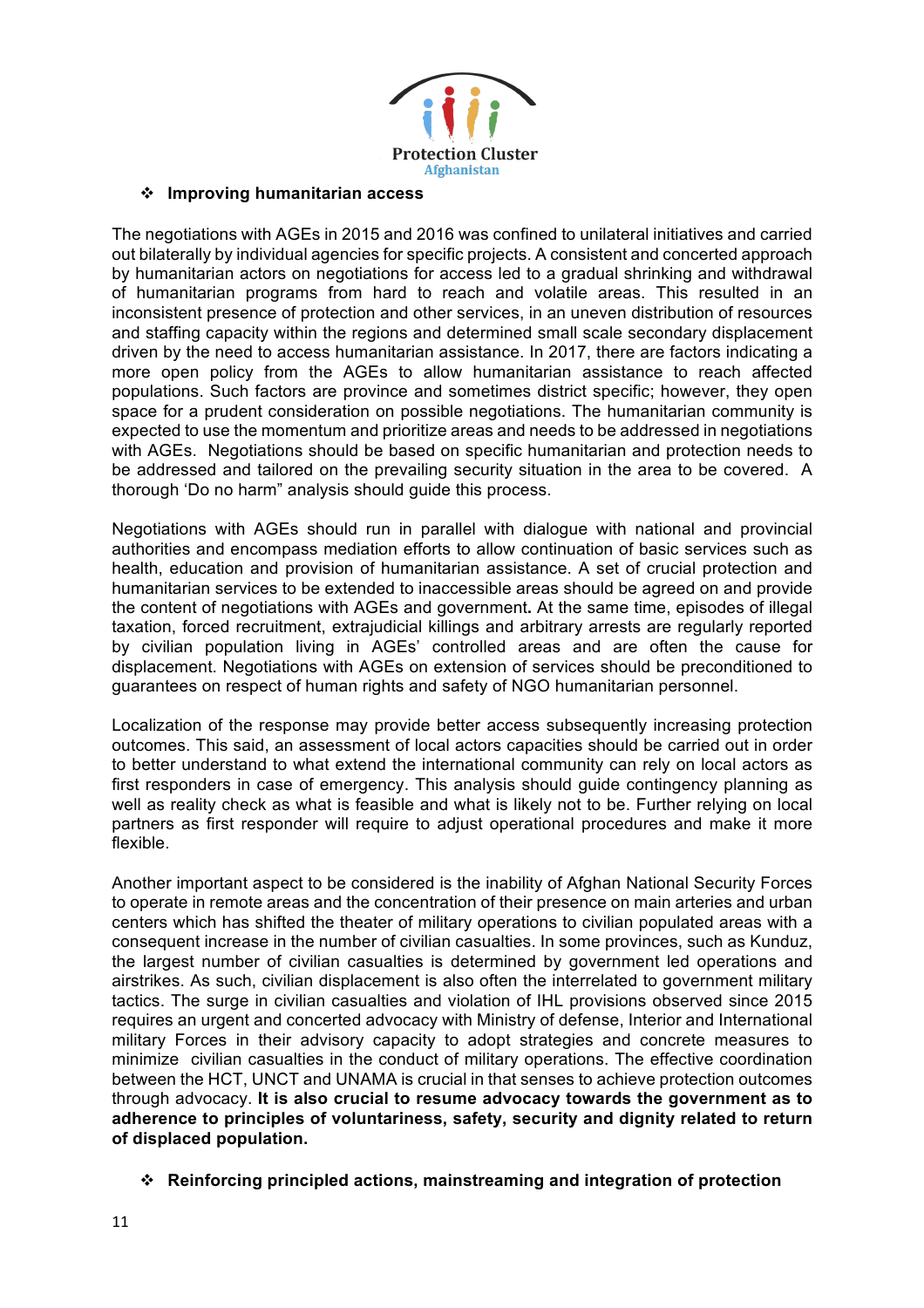

Protection mainstreaming and centrality of protection are two of the priorities for the protection cluster and also strategic priories enshrined in the HRP. Further resources should be dedicated to support meaningful access to affected population, accountability, community participation and empowerment, conflict sensitivity analysis (Do no Harm).

The rapid surge in emergency response to internal displacement has not been followed by a harmonization in the response and the coaching of staff and authorities on basic protection and humanitarian principles. A threshold to trigger assessment should be agreed upon in order to make a rational use of resources. Lack of agreed standards and principles also determined a frequent interference by authorities and other actors in the humanitarian response. The development and adoption of common standards on the screening, assessment and assistance to displaced population is a priority to be complemented with the systematic inclusion of protection staff throughout all the phases of the process. The humanitarian community shall also seriously tackle the interferences by local authorities which are often left to unsuccessful mediation attempts at provincial level. HRT should prioritize the establishment of fraud and complaint mechanism to collect systematic data on interference to feed centralized advocacy and to allow response to fraudulent actions. Donors should precondition grants to the establishment of internal complaint mechanism and anti-fraud measures.

In addition to harmonizing the emergency response, clusters should put concerted efforts towards creating a solid and harmonized approach to referrals of individual cases to specialized services. Projects should be designed to foresee the inclusion of capacity building of community based protection measures through a capillary dissemination on information on existing services and assets and through the support in establishing community representation mechanisms. Recognizing the existence and promoting the establishment of Shura/community representation groups (usually one for male and one for female) is a key tool to support the capacity building of communities in addressing protection needs. Nonetheless, community representation mechanisms need to be capacitated in establishing direct dialogue with relevant authorities and service providers. To address specific and sensitive protection risks, such as SGBV, access to civil documentation, access to health services and education for women and girls, a strategy to engage religious leaders should be put in place. Such strategy should be implemented jointly with Ministry of religious and Cultural Affairs and relevant provincial authorities and aim at training religious leaders in becoming a positive vector of change. It requires the engagement of peace building and development actors into implementation of comprehensive behavior change strategy as well as the development of key protection messages by the humanitarian teams and the training of existing internal capacity within partners (staff graduated in Sharia Law).

Humanitarian programs should further entail protection component such as community based protection measures. Delivery of assistance should take into account the strain on host and receiving communities caused by mass displacement and returns. To mitigate inter-communal conflict and tensions, humanitarian programs should harmonize their support to vulnerable hosting communities and ensure that projects implemented for displaced and returnees generate a positive impact on hosting communities. Afghanistan is without doubt a protection crisis as described in the opening of this position paper. Hence, a protection lens should further be applied by the international community when analyzing, prioritizing, planning and implementing activities. The development of a HCT protection strategy is needed to strengthen protection outcomes of the international community interventions in Afghanistan. The ICCT, with the support of the Protection Cluster and OCHA, thus has a responsibility in developing a road map on how to strengthen protection aspects into humanitarian sectors intervention.